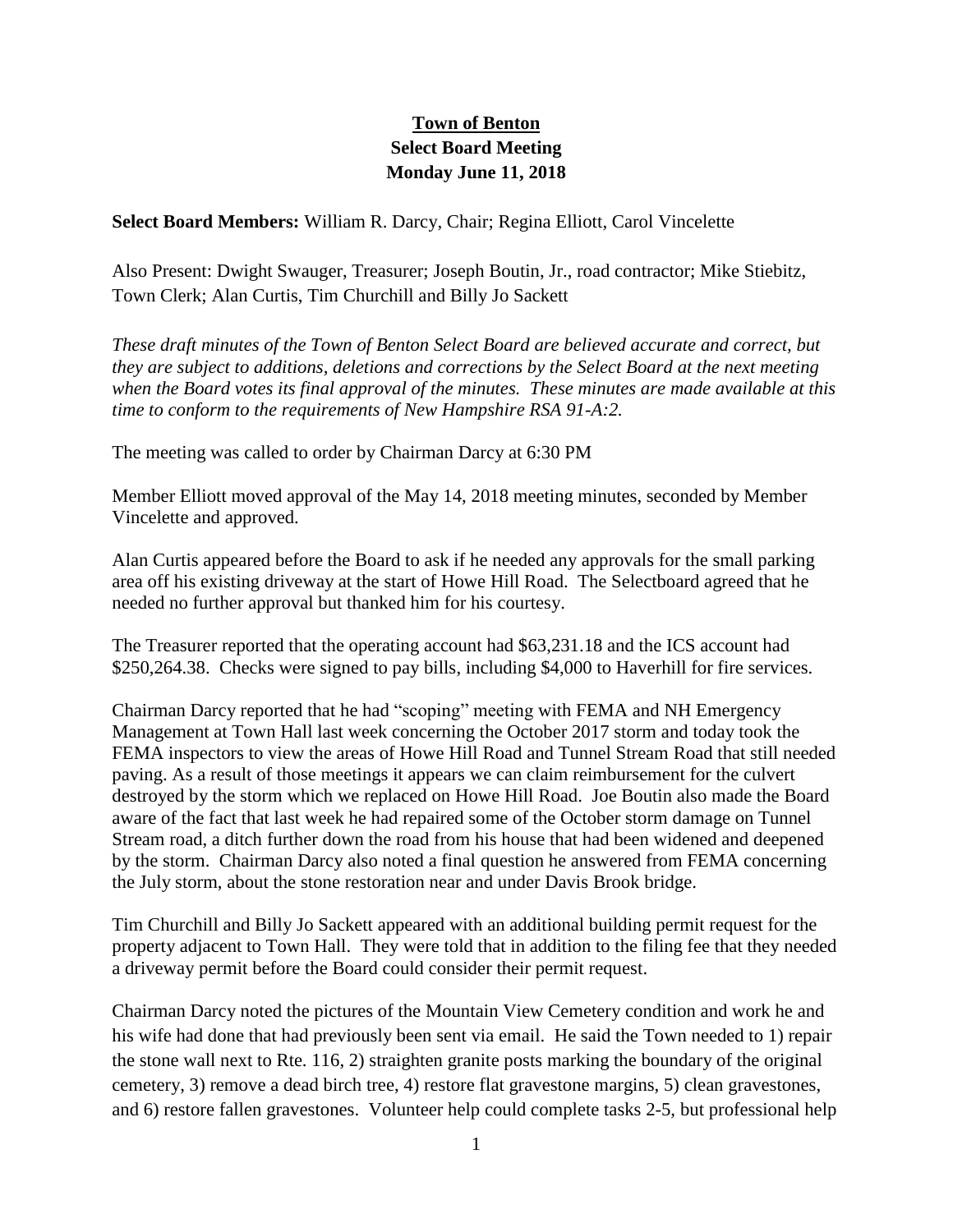would be required for tasks 1  $\&$  6. Other issues included the timing of opening up the expansion area by cutting down the trees. Chairman Darcy said doing that work may affect the aesthetics of the cemetery and increase maintenance costs at a time when we don't currently need additional vacant gravesites. Member Elliott agreed. There was a discussion of the parameters of the voluntary work performed by Mr. Darcy and his wife on Mountain View Cemetery with it ultimately agreed that the labor of he and his wife would be donated and all out of pocket costs would be reimbursed by the Town. Other issues discussed included the maintenance of the other Town cemeteries, rules for the cemetery, purchase of plots by non-resident relatives of those buried in the cemetery, grave embellishments, etc. It was decided that the Board would have a separate meeting on June 18 at 6:30 at the Town Hall devoted primarily to a discussion of the cemetery operations.

Chairman Darcy reported that only our current contractor responded to the published request for proposals for road maintenance. He handed out Joe Boutin's proposal and, after reviewed by the Board, moved that the Boutin proposal be accepted, seconded by Member Elliott and approved. Chairman Darcy then presented the Board with a revised three-year contract for road maintenance and noted the changes from the previous contract: the equipment and labor charges in Boutin's proposal were specifically incorporated into the contract and included in an appendix; annual insurance had to be purchased each year of the contract; and work other than road work could be assigned to the contractor at the same equipment and labor rates. After reviewing the new road maintenance contract all Board members and Joe Boutin signed the contract.

Chairman Darcy presented the Board with a draft request for proposals for paving Town roads, specifically the road work approved at the Town Meeting for Tunnel Stream Road and the paving for the roads harmed by the October 2017 storm. The RFP has an estimate of the extent of paving needed to remedy the October storm, but the actual numbers measured by the FEMA inspector will be used. The Board agreed to issue the RFP to known paving contractors in the area (e.g. Blaktop and Bigelow).

The Board reviewed the "representations" the auditors wanted the Board to make in support of the audit numbers. The Board signed the requested representations and Chairman Darcy signed the audit approval document.

At the request of Mike Stiebitz, the Board revisited the tonnage limit signs for Davis Brook bridge to be placed near the Benton Trail turnaround area and at the beginning of Tunnel Stream Road. Because semi-trailers have axles further apart than the length of the bridge, only one axle will be over the bridge at one time, so a higher tonnage limit for those vehicles would not unduly stress the bridge. Chairman Darcy moved that the tonnage limit sign limit tonnage over the bridge to 20 tons for most vehicles but 36 tons for semi-trailers, seconded by Member Vincelette. Member Elliott was concerned that increasing the limit may encourage increased use. The motion was passed, with Member Elliott abstaining